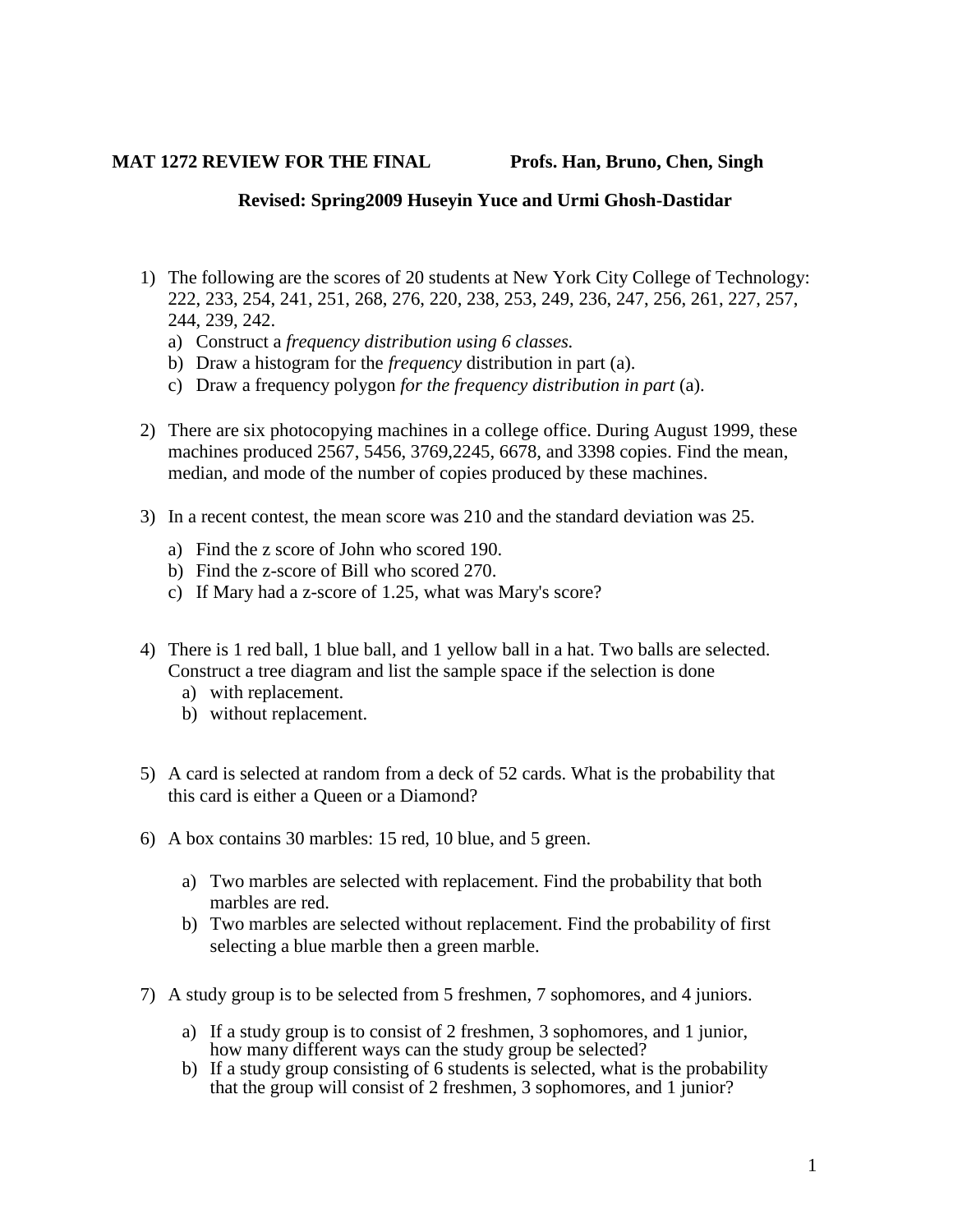8) The following is the probability distribution of Jeanette's study hours for Mathematics in a given week.

| X (hours) |            |      |   |
|-----------|------------|------|---|
| P(X)      | $\rm 0.21$ | 0.39 | . |

- a) Find the probability of *X=5*.
- b) Find the mean of the probability distribution.
- c) Find the standard deviation of the probability distribution.
- 9) Jonathan likes to play soccer. Assume *y =* number of goals that Jonathan has scored during fall season and assume y can only take values from 0 to 4. The following table represents the probability distribution for the discrete random variable y.

| P(v)<br>- | <u>.</u> | റ ററ<br>$v \sim$ | $\Omega$<br>$\mathsf{u} \cdot \mathsf{u}$ | 1 <sub>7</sub><br>$v \cdot r$ |
|-----------|----------|------------------|-------------------------------------------|-------------------------------|

- a) Find the probability that Jonathan would score exactly 3 goals in the fall season.
- b) Find the probability that Jonathan would score at least 2 goals in fall season.
- c) Find the mean of the probability distribution.
- d) Find the standard deviation of the probability distribution.
- 10) According to the NIH, 32% of all women will fracture their hip by age 90. If 8 women aged 90 are selected at random, what is the probability that exactly 5 of them will have suffered a hip fracture?
- 11) New York State has found that 30% of all consumer complaints are valid. If the State received 6000 complaints last year, about how many of them are expected to be valid? (i.e. find the mean). Find the standard deviation.
- 12) The number of major earthquakes in a year is approximately normally distributed with a mean of 20.8 and a standard deviation of 4.5.
	- a) Find the probability that in a given year there will be less than 21 earthquakes.
	- b) Find the probability that in a given year there will be between 18 and 23 earthquakes.
- 13) A professor has found that the grades on the Statistics Final are normally distributed with a mean of 68 and a standard deviation of 15. If only the best 14% of the grade in the class will receive an A, what grade must a student obtain in order to get an A?
- 14) One tire manufacturer claims that his tires last an average of 42,000 miles with a standard deviation of 7800 miles. A random sample of 100 of his tires is taken. What is the probability that the average of these 100 tires will last greater than 41,000 miles?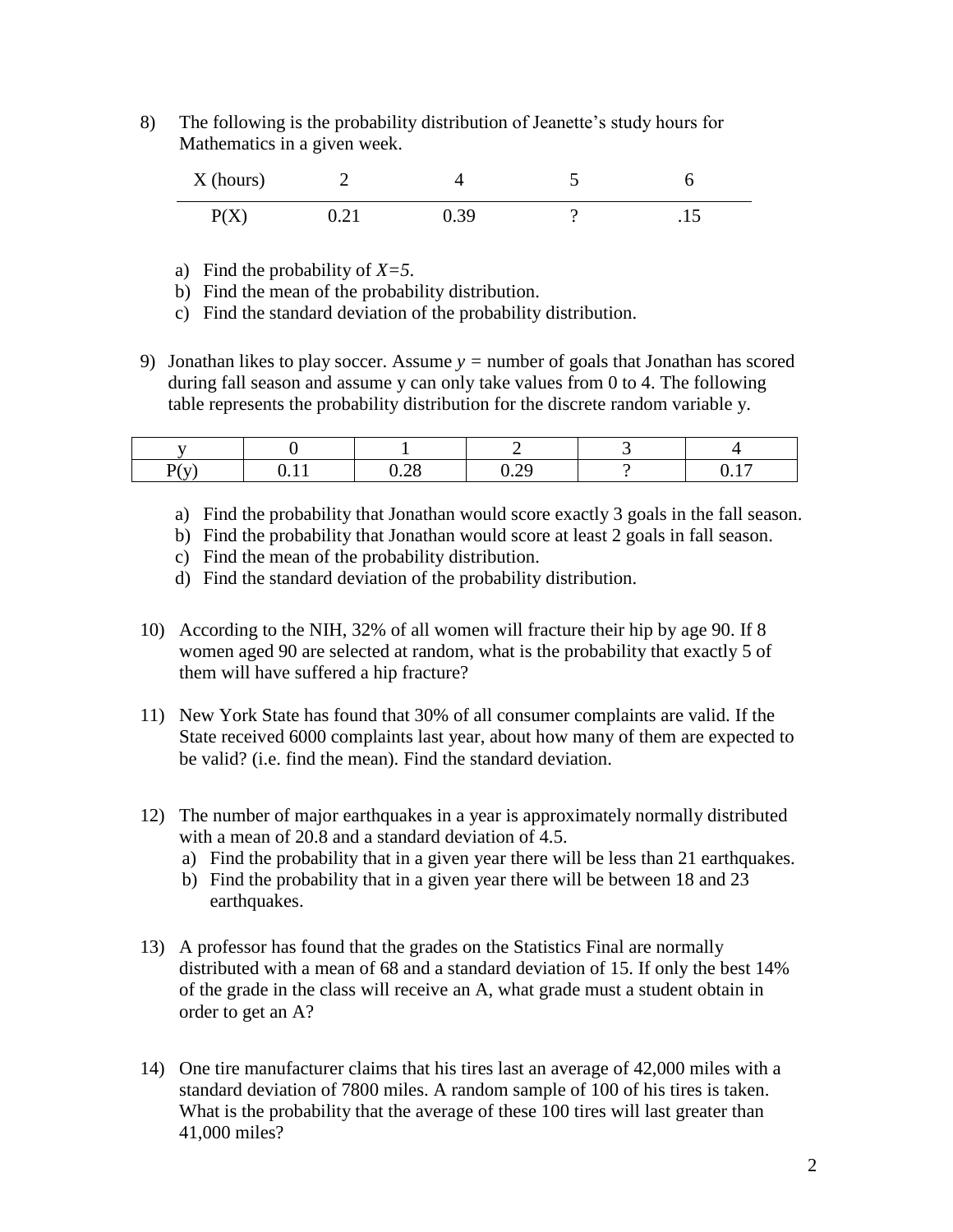- 15) It is claimed that the average annual per person spending on prescription drugs is \$410. If a survey of 65 randomly selected people indicated an average spending of \$425 with a standard deviation of \$45, do we reject the claim that the average is \$410? Use a 5% level of significance.
- 16) A survey claims that a college graduate from Smith College can expect an average starting salary of \$42,000. Fifteen Smith College graduates, drawn from normally distributed population, had an average starting salary of \$40,800 with a standard deviation of \$2,250. At the 1% level of significance, can we conclude that the average starting salary of the graduates is significantly less than \$42,000?
- 17) Given the following data:

- a) Find the coefficient of correlation.
- b) Find the equation of the regression line.
- c) What is the predicted value for *Y* if *X=3*?
- 18) How many 5-person committees are possible from a group of 11 people if:
	- a) There are no restrictions
	- b) Both Jim and Mary must be on the committee
- 19) From a standard 52-card deck, what is the probability of 5-card hand having at least one face card?
- 20) How many 5-digit ZIP code numbers are possible if consecutive digits must be different?
- 21) The following data represent the number of days absent  $(X)$  and final grade  $(Y)$  for college students in a general education course.
	- a) Find the coefficient of correlation.
	- b) Find the equation of the regression line.
	- c) If one has  $\bar{5}$  absences, what final grade will he/she get?
	- d) If one has 11 absences, what final grade will he/she get?

| <b>X=Absences</b> | <b>Y=Final Grade</b> |
|-------------------|----------------------|
| 2                 | 83.5                 |
| 5                 | 73.9                 |
| 7                 | 71.8                 |
| 3                 | 81.1                 |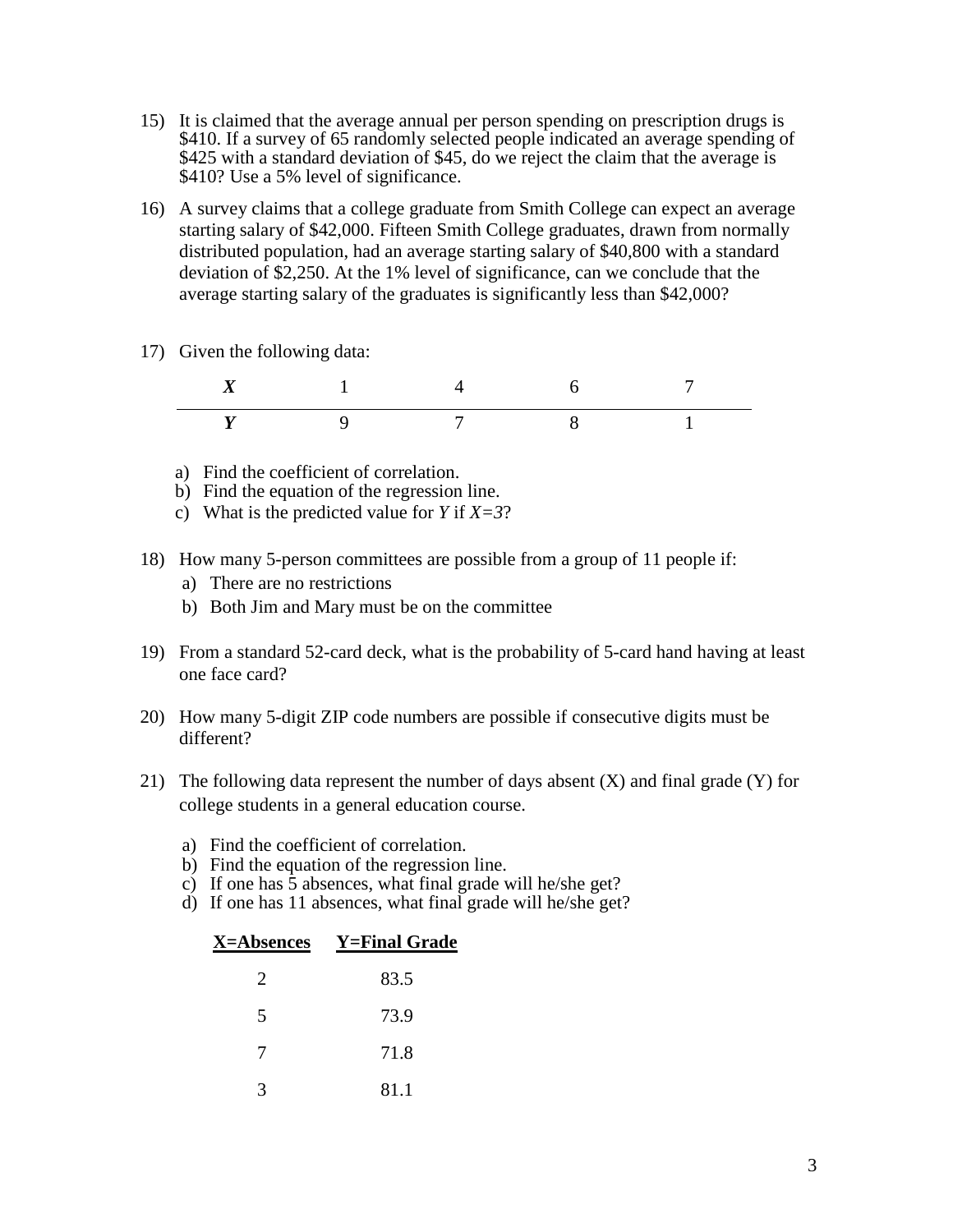| 9        | 66.2 |
|----------|------|
| 6        | 64.3 |
| 4        | 78.2 |
| 8        | 65.5 |
| $\theta$ | 89.2 |
| 1        | 86.4 |

- 22) The marks on a statistics exam are normally distributed with mean 70 and standard deviation of 10.
	- a) What proportion of students will receive more than 80?
	- b) Find the probability that a mark will be between 60 and 90.
	- c) If less than 60 is a failing grade, what is the probability that a student fails the class.
	- d) If only the best 10% of the grade in the class will receive an A, what grade must a student obtain in order to get an A?
- 23) A multiple-choice exam has 8 questions, and each question has 3 possible answers. If you guess the answer to each question and don't leave any blank, what is the probability you get exactly 4 answers correct?
- 24) A true false test has six questions. If you use pure random guess to answer all questions, what is the percentage that you would have (a) exactly 3 correct answers? (b) zero correct answer?
- 25) A pharmaceutical company manufactures a certain drug. The company must be certain that the standard deviation of the drug content in the tablet is not more than 0.1mg. Twenty-five tablets are randomly selected and the amount of drug in each tablet is measured. The sample has a mean of 20 mg. and a variance of 0.015 mg. Does the data suggest at the level  $\alpha = 0.01$  that the standard deviation of drug content in the tablets is greater than 0.1 mg?
- 26) One of the products produced by Branco Food Company is All-Bran Cereal, which competes with three other brands of similar all-bran cereals. The company's research office wants to investigate if the percentage of people who consume allbran cereal is the same for each of these four brands. Let us denote the four brands of cereal A, B, C, and D. A sample of 1000 persons who consume all-bran cereal was taken, and they were asked which brand they often consume. Of the respondents, 212 said they usually consume Brand A, 284 consume Brand B, 254 consume Brand C, and 250 consume Brand D. Does the sample provide enough evidence to reject null hypothesis that the percentage of people who consume allbran cereal is the same for all four brands? Use  $\alpha = 0.05$ .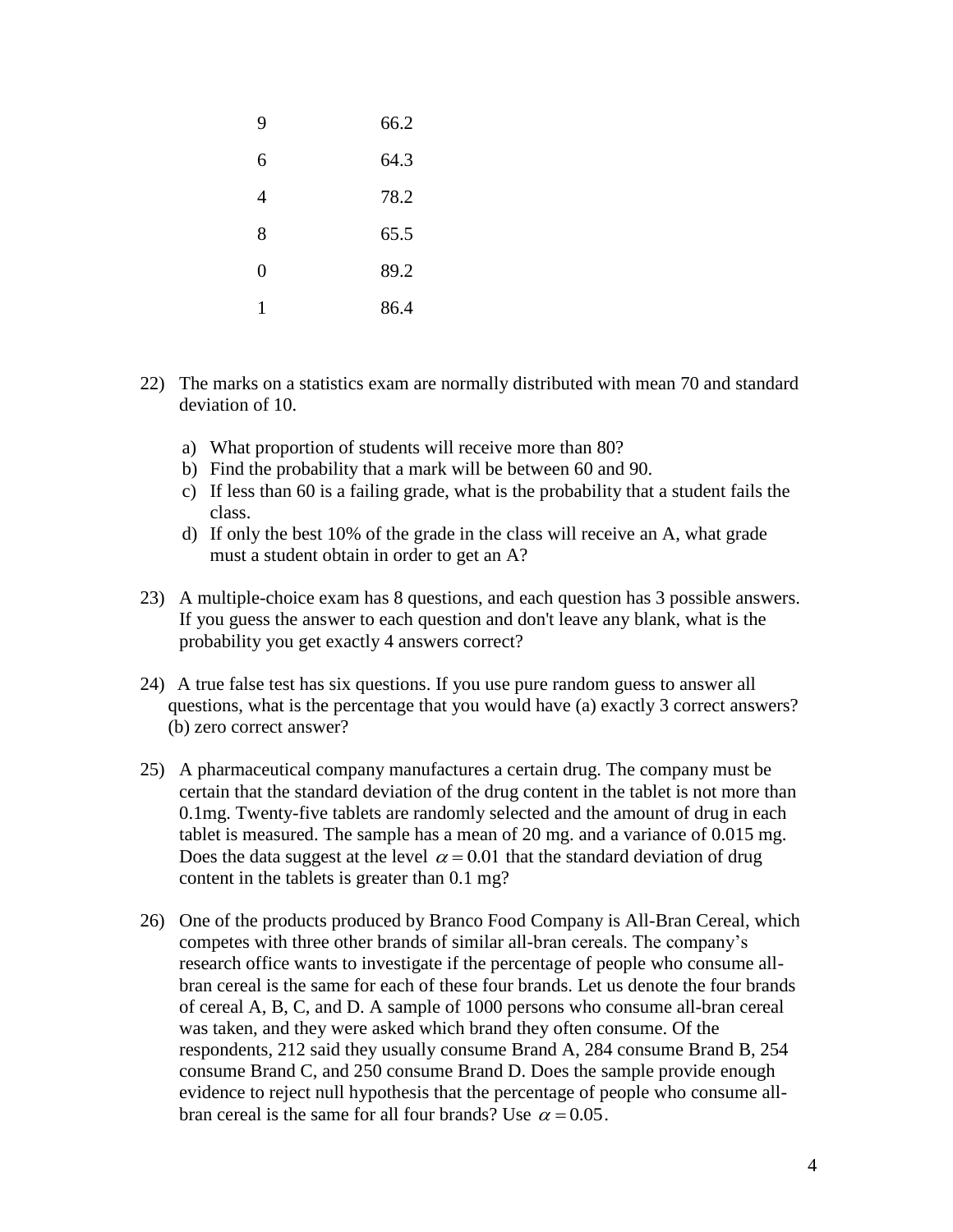## **Answers:**

 $1)$  a) b) c) **Class Frequency** 220-229 3 230-239 4 240-249 5 250-259 5 260-269 2 270-279 1 2) mean =  $4018.83$  median =  $3583.5$  mode = none 3) a) -0.8 b) 2.4 c) 241.25 4) a) b) 0 1 2 3 4 5 6 220-229 230-239 240-249 250-259 260-269 270-279 0 1 2 3 4 5 6 220-229 230-239 240-249 250-259 260-269 270-279 \* R  $R \rightarrow R$  $\overline{B}$  RB  $Y$  RY B  $R \rightarrow$ BR  $\overline{B}$  BB  $Y \rightarrow$  BY Y R **YR**  $\overline{B}$  YB  $Y$  YY \* R  $\overline{B}$  RB  $Y$  RY B  $R \rightarrow$  BR  $Y$  BY

> $R \rightarrow YR$  $\overline{B}$  YB

5)  $\frac{4}{15}$ 6) a)  $\frac{1}{1}$  b) 13 4

5 87 Y